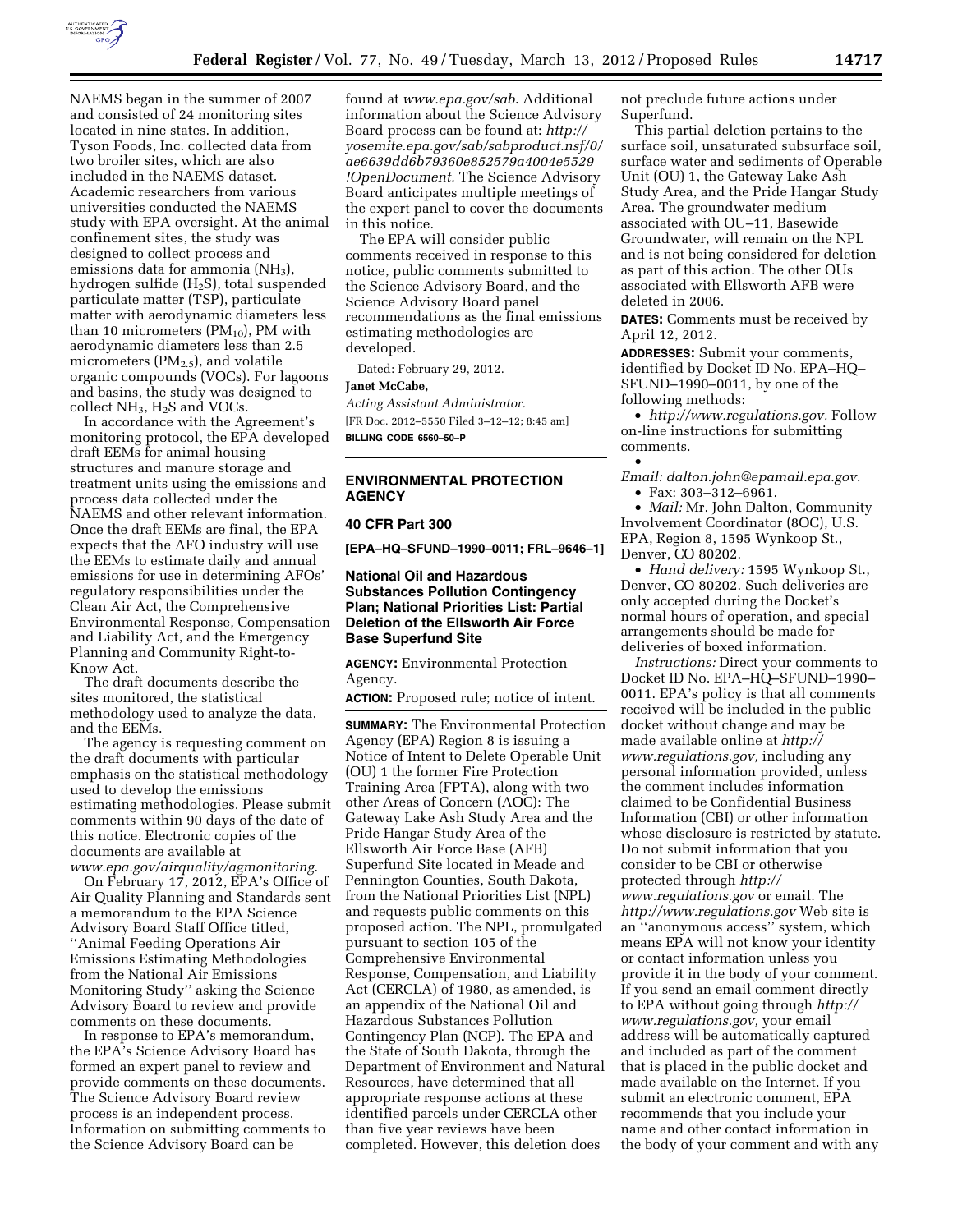disk or CD–ROM you submit. If EPA cannot read your comment due to technical difficulties and cannot contact you for clarification, EPA may not be able to consider your comment. Electronic files should avoid the use of special characters, any form of encryption, and be free of any defects or viruses.

*Docket:* All documents in the docket are listed in the *[http://](http://www.regulations.gov) [www.regulations.gov](http://www.regulations.gov)* index. Although listed in the index, some information is not publicly available, e.g., CBI or other information whose disclosure is restricted by statute. Certain other material, such as copyrighted material, will be publicly available only in the hard copy. Publicly available docket materials are available either electronically in *[http://](http://www.regulations.gov)* 

*[www.regulations.gov](http://www.regulations.gov)* or in hard copy at: U.S. EPA Records Center, Region 8, 1595 Wynkoop Street, Denver, CO 80202–1129, (303) 312–6312, Hours: Mon–Fri, 8:30 a.m. to 5 p.m.

South Dakota Air & Space Museum, 2890 Davis Drive, Building 5208, Ellsworth AFB, SD 57706, (605) 385– 5188, Hours: Mon–Fri, 7 a.m. to 4 p.m.

## **FOR FURTHER INFORMATION CONTACT:**

Mark Aguilar, Remedial Project Manager, U.S. Environmental Protection Agency, Region 8, 1595 Wynkoop Street, Denver, CO 80202–1195, (303) 312–6251, email:

*[aguilar.mark@epamail.epa.gov.](mailto:aguilar.mark@epamail.epa.gov)* 

# **SUPPLEMENTARY INFORMATION:**

## **Table of Contents**

I. Introduction

- II. NPL Deletion Criteria
- III. Deletion Procedures
- IV. Basis for Partial Site Deletion

#### **I. Introduction**

EPA Region 8 announces its intent to delete OU–1, the Gateway Lake Ash Study Area, and the Pride Hangar Study Area of the Ellsworth AFB Superfund Site, from the National Priorities List (NPL) and requests public comment on this proposed action. The NPL constitutes Appendix B of 40 CFR part 300 which is the National Oil and Hazardous Substances Pollution Contingency Plan (NCP), which EPA promulgated pursuant to section 105 of the Comprehensive Environmental Response, Compensation and Liability Act (CERCLA) of 1980, as amended. EPA maintains the NPL as the list of sites that appear to present a significant risk to public health, welfare, or the environment. Sites on the NPL may be the subject of remedial actions financed by the Hazardous Substance Superfund (Fund). This partial deletion of the

Ellsworth AFB Site is proposed in accordance with 40 CFR 300.425(e) and is consistent with the Notice of Policy Change: Partial Deletion of Sites Listed on the National Priorities List, 60 FR 55466 (Nov. 1, 1995). As described in 300.425(e)(3) of the NCP, a portion of a site deleted from the NPL remains eligible for Fund-financed remedial action if future conditions warrant such actions.

EPA will accept comments on the proposal to partially delete this site for thirty (30) days after publication of this document in the **Federal Register**.

Section II of this document explains the criteria for deleting sites from the NPL. Section III discusses procedures that EPA is using for this action. Section IV discusses OU–1, the Gateway Lake Ash Study Area, and the Pride Hangar Study Area of the Ellsworth AFB Superfund Site and demonstrates how they meet the deletion criteria.

#### **II. NPL Deletion Criteria**

The NCP establishes the criteria that EPA uses to delete sites from the NPL. In accordance with 40 CFR 300.425(e), sites may be deleted from the NPL where no further response is appropriate. In making such a determination pursuant to 40 CFR 300.425(e), EPA will consider, in consultation with the State, whether any of the following criteria have been met:

i. Responsible parties or other persons have implemented all appropriate response actions required;

ii. All appropriate Fund-financed response under CERCLA has been implemented, and no further response action by responsible parties is appropriate; or

iii. The remedial investigation has shown that the release poses no significant threat to public health or the environment and, therefore, the taking of remedial measures is not appropriate.

Pursuant to CERCLA section 121(c) and the NCP, EPA conducts five-year reviews to ensure the continued protectiveness of remedial actions where hazardous substances, pollutants, or contaminants remain at a site above levels that allow for unlimited use and unrestricted exposure. EPA conducts such five-year reviews even if a site is deleted from the NPL. EPA may initiate further action to ensure continued protectiveness at a deleted site if new information becomes available that indicates it is appropriate. Whenever there is a significant release from a site deleted from the NPL, the deleted site may be restored to the NPL without application of the hazard ranking system.

## **III. Deletion Procedures**

The following procedures apply to deletion of OU–1, the Gateway Lake Ash Study Area, and the Pride Hangar Study Area of the Site:

(1) EPA consulted with the State before developing this Notice of Intent for Partial Deletion.

(2) EPA has provided the state 30 working days for review of this notice prior to publication of it today.

(3) In accordance with the criteria discussed above, EPA has determined that no further response is appropriate.

(4) The State of South Dakota, through the Department of Environment and Natural Resources, has concurred with the deletion of OU–1, the Gateway Lake Ash Study Area, and the Pride Hangar Study Area of the Ellsworth AFB Superfund Site, from the NPL.

(5) Concurrently, with the publication of this Notice of Intent for Partial Deletion in the **Federal Register**, a notice is being published in a major local newspaper, the Rapid City Journal. The newspaper announces the 30-day public comment period concerning the Notice of Intent for Partial Deletion of the Site from the NPL.

(6) The EPA placed copies of documents supporting the proposed partial deletion in the deletion docket and made these items available for public inspection and copying at the Site information repositories identified above.

If comments are received within the 30-day comment period on this document, EPA will evaluate and respond accordingly to the comments before making a final decision to delete OU–1, the Gateway Lake Ash Study Area, and the Pride Hangar Study Area. If necessary, EPA will prepare a Responsiveness Summary to address any significant public comments received. After the public comment period, if EPA determines it is still appropriate to delete OU–1, the Gateway Lake Ash Study Area, and the Pride Hangar Study Area of the Ellsworth AFB Superfund Site, the Regional Administrator will publish a final Notice of Partial Deletion in the **Federal Register**. Public notices, public submissions and copies of the Responsiveness Summary, if prepared, will be made available to interested parties and included in the site information repositories listed above.

Deletion of a portion of a site from the NPL does not itself create, alter, or revoke any individual's rights or obligations. Deletion of a portion of a site from the NPL does not in any way alter EPA's right to take enforcement actions, as appropriate. The NPL is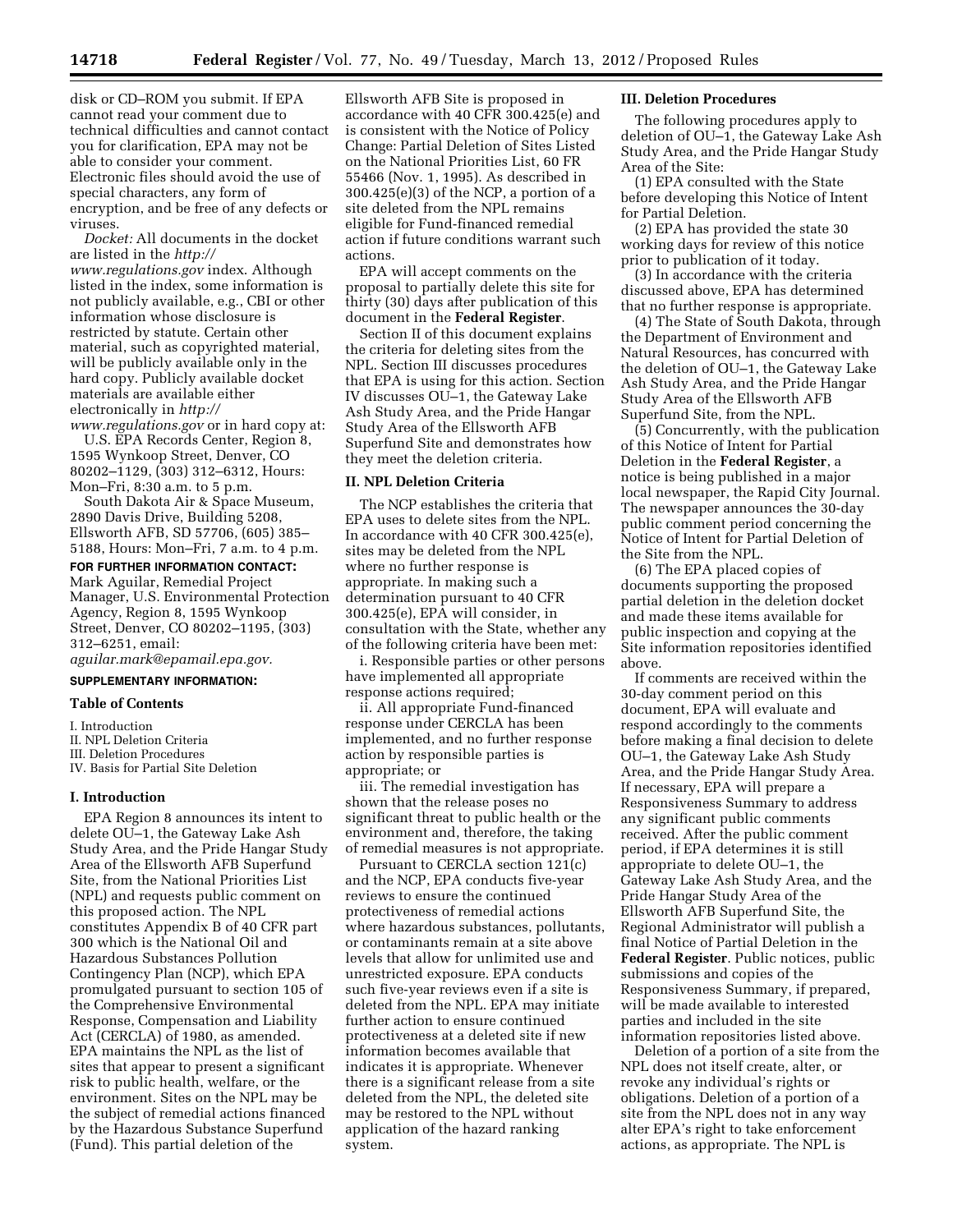designed primarily for informational purposes and to assist EPA management. Section 300.425(e)(3) of the NCP states that the deletion of a site from the NPL does not preclude eligibility for future response actions, should future conditions warrant such actions.

## **IV. Basis for Partial Site Deletion**

The following information provides EPA's rationale for deleting OU–1, the Gateway Lake Ash Study Area, and the Pride Hangar Study Area of the Ellsworth AFB Superfund Site from the NPL.

#### *Site Background and History*

The Ellsworth AFB Superfund Site (CERCLIS ID #SD2571924644), is a United States Air Force Air Combat Command installation located 12 miles east of Rapid City, South Dakota, and adjacent to the small community of Box Elder. Ellsworth AFB is located within the following Sections, Townships, and Ranges, in Pennington and Meade Counties, South Dakota:

Sections 35 and 36, Township 3 North, Range 8 East, Meade County;

Section 31, Township 3 North, Range 9 East, Meade County;

Sections 1, 2, 11, 12, 13, Township 2 North, Range 8 East, Pennington and Meade Counties; and

Sections 5, 6, 7, 8, 17, 18, 19, Township 2 North, Range 9 East, Pennington and Meade Counties. The main Air Base covers approximately 4,858 acres within Meade and Pennington counties and includes runways, airfield operations, industrial areas, housing, and recreational facilities.

The site was officially activated in July 1942 as the Rapid City Army Air Base, a training facility for B-17 bomber crews. Ellsworth AFB has been the headquarters of operations for a variety of aircraft, the Titan I Intercontinental Ballistic Missile system and the Minuteman I and Minuteman II missile systems. Ellsworth AFB has historically provided support, fueling, training, maintenance, and/or testing facilities.

Operations at Ellsworth AFB over the years generated a variety of waste materials including municipal solid waste, wastewater treatment plant sludge, industrial wastes including waste oils, solvents, paints, spilled fuels, waste pesticides, shop waste, metal remains from ordnance disposal (shell casings and bomb fragments but not unexploded ordnance) and radiological wastes. Contaminants of concern at Ellsworth AFB include chlorinated solvents, waste fuels, and metals.

Ellsworth AFB was proposed for listing on the NPL October 26, 1989 (54 FR 43779), placed on the NPL August 30, 1990 (55 FR 35509), and is therefore subject to the provisions of Section 120 of CERCLA, 42 U.S.C. 9620. At that time, the entire base, approximately 4,858 acres, was included in the listing (''fence line to fence line''). The Department of Defense, EPA and the State of South Dakota entered into a Federal Facilities Agreement (FFA) which formalizes the process for environmental response actions and the relative roles of the Air Force, EPA and the State of South Dakota under CERCLA and the Installation Restoration Program (IRP). The FFA was signed by the Air Force, the EPA, and the State of South Dakota in January 1992 and became effective on April 1, 1992.

Upon listing, the facility began identifying sites where activities involving hazardous substances may have occurred. The sites requiring further investigations were grouped into Operable Units (OUs). Twelve OUs were identified at Ellsworth AFB. The OUs include: OU–1, Fire Protection Training Area; OU–2, Landfills Nos. 1 and 6; OU–3, Landfill No. 2; OU–4, Landfill No. 3; OU–5, Landfill No. 4; OU–6, Landfill No. 5; OU–7, Weapons Storage Area; OU–8, Explosive Ordnance Disposal Area; OU–9, Old Hobby Shop Area; OU–10, North Hangar Complex; OU–11, Basewide Groundwater; and OU–12, Hardfill No. 1. Records of Decision (RODs) were finalized for all of these OUs between October 1995 and April 1997.

Surface soil, unsaturated subsurface soil, surface water, and sediments at OU–2, OU–3, OU–4, OU–5, OU–6, OU– 7, OU–8, OU–9, OU–10 and OU–12 (approximately 542 acres) and the surface soil, unsaturated subsurface soil, surface water and sediment media of an additional 4,300 acres not associated with an operable unit were deleted from the NPL December 4, 2006 (71 FR 70318).

Four areas not deleted in 2006 were OU–1 (all media), OU–11 (Basewide Groundwater) [including all groundwater plumes located within the Base boundary and those described as emanating from the Base], and two Areas of Concern: the Gateway Lake Ash Study Area and the Pride Hangar Study Area. Appropriate response actions for soil media have since been completed at OU–1, the Pride Hangar Study Area and the Gateway Lake Ash Study Area. The remedial investigation/feasibility study (RI/FS) process did not identify any unacceptable risks for surface water and sediment at these areas. Therefore,

remedial actions were not required for surface water and sediment.

The portions of the Ellsworth AFB Site to be deleted from the NPL are:

• Surface soil, unsaturated subsurface soil, surface water and sediment media at OU–1 [generally described by the following coordinates: N667749.88/ E1242611.11; N667496.84/E1242812.29; N667330.75/E1242852.01; N666933.49/ E1242558.40; N667158.53/E1242265.75; N667787.47/E1242276.80; N667749.88/ E1242611.11]

• Gateway Lake Ash Study Area [generally described by the following coordinates: N667944.01/E1248056.74; N667694.15/E1248058.87; N667695.57/ E1247811.84; N667947.55/E1247834.49; N667944.01/E1248056.74]

• Pride Hangar Study Area [generally described by the following coordinates: N673538.32/E1243066.96; N673267.45/ E1243270.27; N673228.21/E1243223.95; N673113.04/E1243308.87; N673021.04/ E1243204.65; N673409.00/E1242911.91; N673538.32/E1243066.96].

OU–1 consists of the former Fire Protection Training Area (FPTA), Pond 001, and a portion of the drainage channel that leads into Pond 001. The former FPTA is approximately 10 acres in size and is located in the southwestern portion of Ellsworth AFB. The FPTA was operated by the Ellsworth AFB at this location from 1942 to 1990. The location of the burn area within the former FPTA has changed several times over the years. Aerial photographs of Ellsworth AFB show numerous areas of staining presumed to be a result of the fire training activities within the former FPTA. The training exercises conducted at the FPTA involved simulation of aircraft fires and spills and consisted of dispersing various fuels, oils and solvents within the burn pit area and subsequently igniting and extinguishing the fire. Extinguishing chemicals used during the fire-training exercises have included aqueous-film-forming-foam, halon, protein-foams, carbon dioxide, dry chemicals and chlorobromomethane.

The Gateway Lake Ash Study Area is located in the southeast portion of Ellsworth AFB. The site is located in a low area approximately 400 feet south of Gateway Lake and north of the Ellsworth AFB wastewater treatment facility. The area is generally level open terrain that is grass covered and bounded on the north by trees and on the east by an unnamed creek. To the west is the entrance road to the Base's wastewater treatment plant and to the south is the wastewater plant.

The open land that contains the Gateway Lake Ash Study Area had come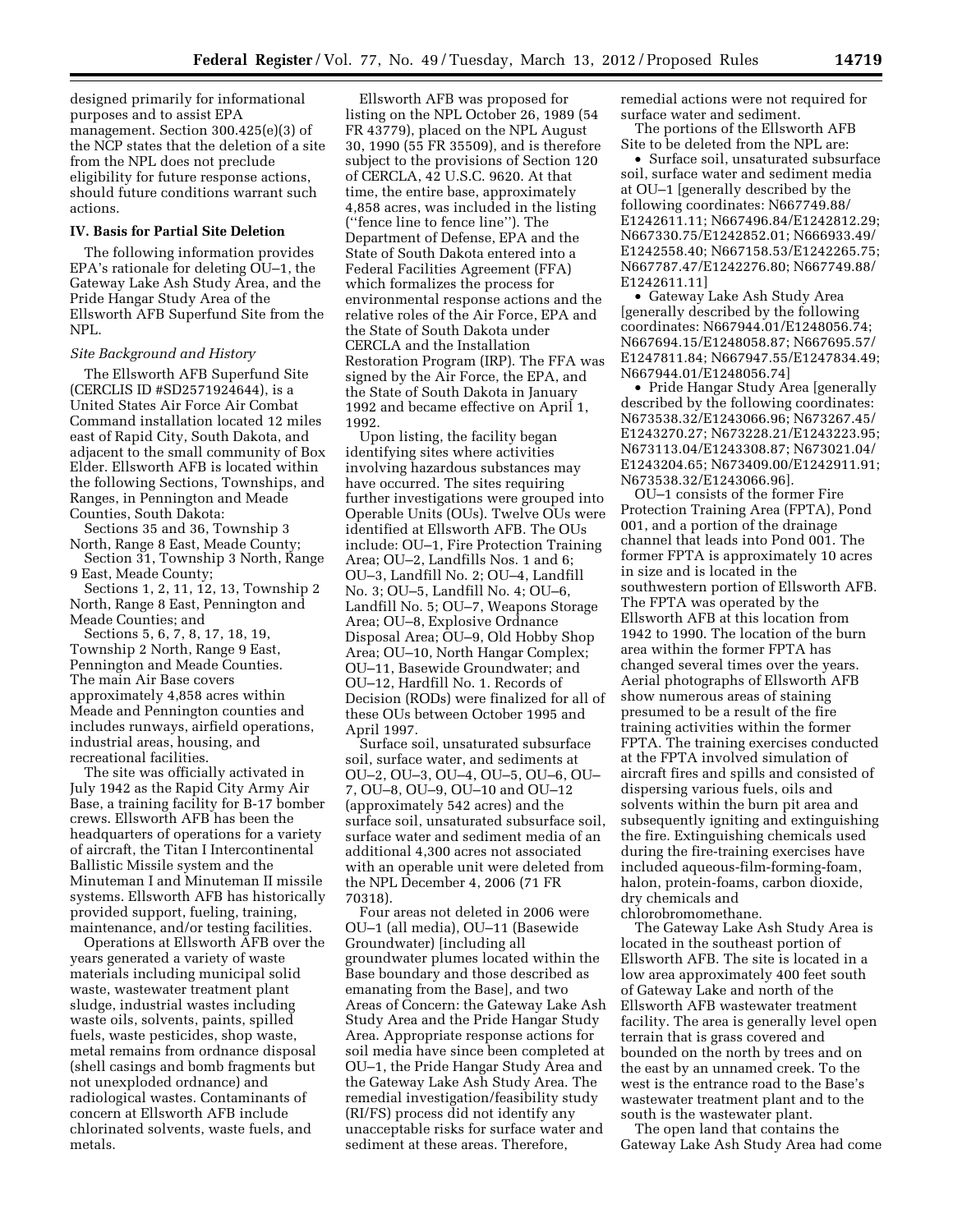under consideration for construction of a new building when soils at the proposed building site were assessed. Two exploratory geotechnical borings were drilled in August 2002 that encountered ash debris and glass material. Further evaluation provided information that the area was once an open ravine which had been filled with ash and debris. An incinerator to the south was identified as a potential source of the fill debris. Over time, the area had been graded and a portion within the fenced boundary of the wastewater treatment facility had been seeded with grass. Except for the planted trees to the north, the remaining area has since grown over with natural grass and shrubs.

The Pride Hangar Study Area is located at the northwest corner of the Pride Hangar within OU–11 and covers approximately 1.7 acres. Two former side-by-side waste solvent underground storage tanks located on the northwest corner of the Pride Hangar were the primary source of a TCE plume known as the Pride Hangar plume. These tanks were removed in 1992.

A map identifying the areas to be deleted is available in the partial deletion docket. The groundwater medium at the Ellsworth AFB Site (OU– 11, Basewide Groundwater) will remain on the NPL and response activities will continue for that OU.

#### *Operable Unit 1*

An extensive RI was conducted to characterize site conditions at OU–1 in 1993 and 1994. The program included completion of boreholes, installation of monitoring wells, geotechnical analysis of soil samples, ecological investigations, assessment of human health risks, and review and compilation of previous IRP investigations. Collection and laboratory analysis of soil, groundwater, surface water, and sediment samples were included in the RI field program.

Soil impacted by past activities at OU–1 extends from the surface to the capillary fringe beneath the former FPTA. The nature of the soil contamination at OU–1 soils included JP–4 (jet fuel), benzene, toluene, ethylbenzene and xylene (BTEX), and chlorinated volatile organic compounds (VOCs). JP–4 contamination was in a range of hundreds of thousands to millions of micrograms per kilogram  $(\mu g/kg)$  in vadose zone and capillary fringe soils. Total BTEX contamination was in a range of non-detect (ND) to hundreds of thousands of  $\mu$ g/kg in vadose zone soils, and thousands to tens of thousands of  $\mu$ g/kg in capillary fringe soils. Total chlorinated VOCs

contamination was in a range of ND to tens of µg/kg in vadose zone soils, and ND to hundreds of  $\mu$ g/kg in capillary fringe soils.

A baseline risk assessment indicated that the soils of the burn-pit area posed an unacceptable risk, primarily from the potential for contaminating the underlying groundwater. Risks from exposure to pesticides and dioxins/ furans in surface and subsurface soils at OU–1 were well below the acceptable range and did not warrant remediation. Contaminants in surface water and sediment included VOCs, semi-volatile organic compounds (SVOC), pesticides, one phthalate, one polynuclear aromatic hydrocarbon and inorganics including cyanide, thallium, mercury, arsenic, manganese and nickel. However, it was determined in the risk assessment that the levels of these contaminants fell within the acceptable risk range, and therefore, no remedial action was warranted for surface water or sediment.

A Final ROD for an Interim Remedial Action (IRA) for OU–1 was signed in May 1995. The objective of the IRA at OU–1 is to reduce the immediate risks posed by the contaminants in the deeper subsurface soils of the burn-pit areas of the FPTA and to prevent the movement of contaminants to shallow groundwater. The interim remedy included soil vapor extraction (SVE), groundwater removal using wells and an existing interceptor trench, treatment of groundwater, condensate, and soil gas, and surface water discharge of treatment effluent. Only the SVE system pertains the media being proposed for deletion. The SVE system consisted of four dual phase extraction wells and eight soil vapor extraction wells, and a soil vapor blower with soil gas treated by thermal oxidation before discharge.

The OU–1 SVE system began operation in March 1996 and operated until the final remedy was implemented. The thermal oxidizer was operated from March 1996 to November 1996 when blower discharge contaminant levels were low enough to discharge to the atmosphere.

The 1995 Feasibility Study for OU–1 recommended expanding the IRA SVE system to remove volatile organic chemicals from source area soils. A Final ROD for Remedial Action at OU– 1 was signed in May 1996. The remedial action objectives (RAOs) are: (1) The cleanup of ground water to regulatory levels and, for contaminants where regulatory levels are not available, to levels considered safe for public drinking water, and (2) the cleanup of source area soils to levels that would not pose a threat of contaminating ground water. The selected remedial

action included: continued operation of the IRA SVE system to remediate a portion of the source area soils; use of groundwater wells and an existing collection trench to remove contaminated groundwater in the source area; installation and use of additional SVE wells, groundwater wells and/or collection trenches; treatment of soil gas and contaminated groundwater at the IRA treatment plant; implementing institutional controls (deed and land use restrictions) to restrict the future use of the area while the remedy is being implemented; and providing for longterm monitoring and maintenance. Only the SVE system and the institutional controls apply to the media being proposed for deletion.

The Final ROD set cleanup goals for four VOCs identified for remediation in soil: benzene  $(10 \mu g/kg)$ , 1,2dichloroethylene (DCE) (41 µg/kg), tetrachloroethylene (PCE) (10 μg/kg), and trichloroethylene (TCE)  $(10 \mu g/kg)$ . Cleanup goals for these four VOCs were based on model estimates for the protection of groundwater. Where model estimates were less than standard detection limits, remediation cleanup goals were based on standard detection limits. Remediation of jet fuel in the soil at OU–1 was also required because concentrations of jet fuel and related components exceeded State of South Dakota regulations. Cleanup goals for petroleum related contamination were set at: JP–4 (500,000 μg/kg), toluene  $(15,000 \mu g/kg)$ , ethylbenzene  $(10,000 \mu g$  $kg$ ), xylene (300,000  $\mu$ g/kg), and naphthalene  $(25,000 \mu g/kg)$ .

An additional SVE blower, seven dual phase extraction wells, a dual phase extraction trench and four soil vapor extraction wells were installed as part of the Final Remedial Action. The IRA system was incorporated into the final remedy. Construction of the remedial action was completed in June 1997.

This alternative included institutional controls, implemented August 27, 1997, to prevent human exposure to contaminated soil and groundwater. These controls include: (1) Issuing a continuing order to restrict on-site worker access to contaminated soil, and to restrict or control temporary construction activities unless proper protective equipment is worn; (2) filing a notice with the State to recommend denial of water appropriation permit applications to install groundwater wells within the area of contamination and any area which may be effected by potential contaminants; (3) filing a notice to the deed detailing the restrictions of the continuing order and groundwater well restrictions; and (4) a covenant to the deed in the event of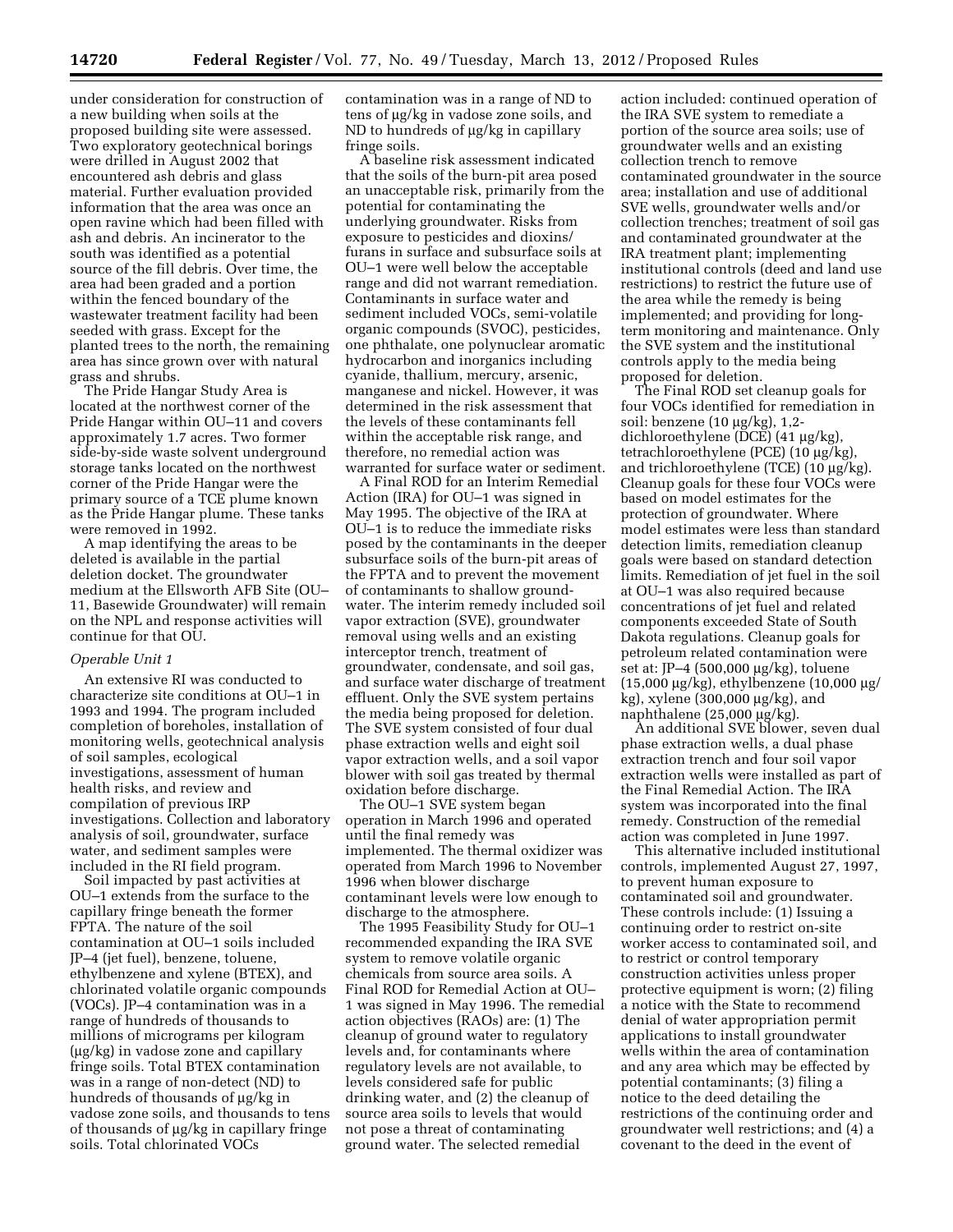property transfer. The continuing order is reissued with 5-year reviews and the most recent is dated August 5, 2010.

Operation and maintenance of the SVE system included collecting samples at the blower stacks and calculating mass removals, measurements of individual well vacuums and contaminant levels, and blower vacuum. Based on these measurements, operation of the SVE wells and the SVE component of dual phase wells were optimized by applying vacuum to the points of highest contaminant concentration. Based on system monitoring, one SVE blower was shut off in March 2000 and operation of one SVE blower was focused on wells with the highest contaminant concentration. Two additional dual phase extraction wells were installed in June 2003 and began operation in October 2003 to address free product and improve groundwater plume containment.

SVE operation continued until July 2007. SVE operation was suspended in 2007 because monitoring data showed that SVE contaminant mass removal rates had diminished significantly and the removal rates remained low.

A high vacuum extraction system (HVE) was operated from May to November 2007 and from May to November 2008. The HVE system operated at 15 wells (nine monitoring wells and six dual extraction wells) with the primary purpose of removing residual free product. Operation and maintenance of the HVE system included measuring hydrocarbon concentrations in the vapor discharge, measurement of vacuum at individual wells and at the vacuum blower, and drawdown at individual wells. Operation of the HVE system was suspended in November 2008 after free product was no longer observed at any of the wells on site.

A bioventing system was operated at OU–1 from November 2008 through August 2010 to enhance the biological degradation of fuel-related contaminants BTEX; naphthalene; and total petroleum hydrocarbons as gasoline-range organics [GRO] and diesel-range organic [DRO]) in the vadose zone soils. Bioventing was designed to replace the SVE system and utilized existing SVE wells, dual extraction wells, and associated piping. Fifteen SVE and dual extraction wells were used in the bioventing system. Operation and maintenance of the bioventing system included measuring oxygen and carbon dioxide levels in bioventing wells, and recording pressure, temperature and flow from the blower.

Post one year bioventing soil samples were collected in January 2010 at six

boring locations where soil samples collected in 1989 or 1993 had exceeded OU–1 soil cleanup goals. Analytical results from vadose zone soils for ethylbenzene, naphthalene, toluene and xylene at the six borings were all below reporting limits  $(6.9 \mu g/kg$  maximum) and below cleanup goals based on State Regulations for each compound  $(\text{ethy}lbenzene 10,000 \mu g/kg)$ naphthalene 25,000 µg/kg, toluene 15,000  $\mu$ g/kg, and xylene 300,000  $\mu$ g/ kg). The maximum DRO result from the vadose zone soil samples was 210,000 mg/kg and the maximum GRO result from the vadose zone soil samples was  $1,700 \mu g/kg$ , both below the cleanup goal of  $500,000 \mu g/kg$  for JP–4 in soil based on State Regulation.

With respect to the contaminants of concern cis-1,2–DCE, benzene, PCE, and TCE, the analytical results in the vadose zone showed the concentrations were all below reporting limits, which were below the cleanup goals established in the Final ROD. These data demonstrate the cleanup goals have been met.

The 2010 5-year review recommend evaluating existing data to determine if partial deletion of surface soil, unsaturated subsurface soil, surface water and sediment from OU–1 is appropriate. Subsequent data evaluation indicated that unsaturated soils met the cleanup levels documented in the ROD and is protective of groundwater. The next five year review is scheduled for the year 2015.

#### *Gateway Lake Ash Study Area*

Electromagnetic survey data from the August 2003 Draft Preliminary Assessment/Site Investigation (PA/SI) Report indicated the areal extent of the ash and debris was approximately 1⁄3 acre. Field observations and soil borings indicated the ash and debris were 6 to 7.5 feet in thickness and typically encountered within one foot of the surface.

The PA/SI reported contaminants in the ash and debris and soils including VOCs, SVOCs, metals and dioxins/ furans. Detected results were compared to the USEPA Region 3 Risk Based Concentrations (RBCs). The industrial soil screening value at a 1x 10–6 risk level was used for dermal and inhalation risk and the dilution attenuation factor (DAF) of 20 was used for evaluating the soil to groundwater migration pathway. Detected metal concentrations were compared to regional concentration ranges as established in the RI Report for nearby  $OU-6$ .

Three VOCs were detected in the ash and debris but concentrations did not exceed industrial or DAF 20 values.

Five SVOCs (1,4-dichlorobenzene, 2,4 dintrotoluene, 4-nitrophenol, Nnitrosodi-N-propylamine, and 1,2,4 trichlorbenzene) exceeded DAF 20 standards and one SVOC (N-nitrosodi-N-propylamine) exceeded industrial soil standards in the ash and debris. Four VOCs and one SVOC were detected in the soil beneath the ash and debris but concentrations did not exceed industrial or DAF 20 screening levels. Low concentrations of VOCs and SVOCs in the underlying soils indicated the contaminants in the buried ash and debris did not greatly impact the underlying soils.

Metals were detected in the ash and debris with arsenic exceeding RBCs but within the range of background concentration in surrounding soils. Arsenic and mercury exceeded both industrial and DAF 20 screening levels. Manganese exceeded the DAF 20 screening level in the underlying soil but was considered to be within background ranges. Toxicity Characteristic Leaching Potential metals and pH analysis indicated the ash and debris material was non-hazardous. Results for dioxins/furans indicated the maximum concentration in the ash and debris was below screening criteria and similar to background concentrations. Based on the characterization of the ash and debris and no evidence of contaminant migration under the debris or outside the buried debris limits, no further actions were recommended. No RI or FS was completed for the Gateway Lake Ash Study Area soils.

The Air Force, independent of CERCLA, determined that the ash material should be removed from the site and disposed properly at a licensed land disposal facility (the Rapid City Landfill). In January 2007, 4,310 cubic yards of ash material was hauled to the Rapid City Landfill and used as daily cover material. Confirmation sampling of underlying soils for SVOCs detected one SVOC compound, bis(2 ethylhexyl)phthalate, at 74 mg/kg, that was below the DAF 20 value of  $2,889,000 \mu g/kg$  for that compound. The excavated area was restored by backfilling with clean soil from stockpiles and excavations on Base, and reseeding the site. The characterization of the ash and debris, removal of the ash debris from the site, and results from confirmation sampling in the underlying soil demonstrate that the site is clean.

The Gateway Lake Ash Study Area overlies OU–11, Basewide Groundwater. As a result, the institutional controls for OU11 apply to this area. The ICs selected in the 1997 OU11 ROD included (1) issuing a continuing order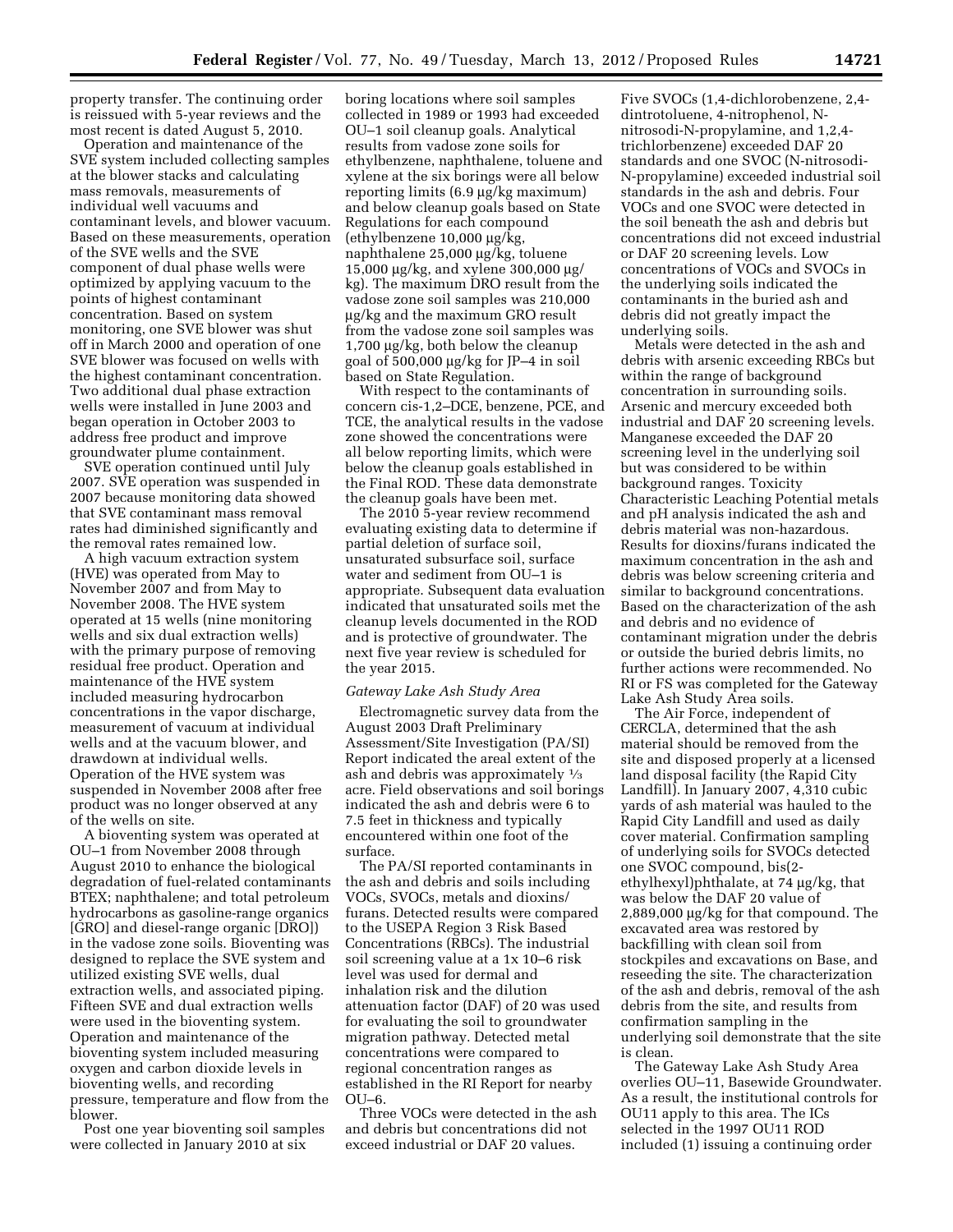(by the Installation Commander) to restrict or place limitations on the installation of any new groundwater wells; (2) filing a notice in environmental and real estate records at the Base or Installation, detailing the restrictions of the continuing order and groundwater well restrictions; and (3) compliance with the provisions of CERCLA Section 120(h)(3) or other applicable statutory requirements in the event of property transfer. These ICs were implemented August 27, 1997.

The Gateway Lake Ash Study Area was addressed in the 2010 Five Year Review as an area not deleted during the previous partial deletion. No recommendations were made regarding the Gateway Lake Ash Study Area in the 2010 Five Year Review. The next five year review is scheduled for the year 2015.

## *Pride Hangar Study Area*

The Pride Hangar Study Area is located at the northwest corner of the Pride Hangar within OU–11 Area 1 and covers approximately 1.7 acres. Two former side-by-side waste solvent underground storage tanks located on the northwest corner of the Pride Hangar were the primary source of a TCE plume known as the Pride Hangar plume. These tanks were removed in 1992. A soil sample was collected from near the floor of the tank excavation (10 feet below ground surface) in1993 and analyzed for VOC. TCE was reported at 0.09 mg/kg.

During the 1994 RI for OU–11 Basewide Groundwater, a groundwater sample collected near the tank site contained total  $1,2$ –DCE at  $11 \mu g/L$ , chloroform at  $1,580 \mu g/L$ , TCE at  $6,800$  $\mu$ g/L and JP–4 at 270  $\mu$ g/L. A soil boring at that same location was non-detect for VOCs and SVOCs in the capillary fringe. The FS for OU–11 Basewide Groundwater Area 1 recommended, and the OU–11 ROD specified groundwater extraction and treatment in OU–11 Area 1. A vacuum extraction system was installed to extract contaminated groundwater and operated southeast (downgradient) of the Pride Hangar from 1997 to 2006. No RI or FS was completed for soils at the Pride Hangar Study Area.

Additional soil sampling was completed at the Pride Hangar Study Area in 2002. In eleven vadose zone soil samples, TCE results ranged from  $<$ 5  $\mu$ g/ kg to  $120 \mu$ g/kg and cis-1,2–DCE was detected in only one sample at  $40 \mu$ g/ kg. The September 3, 2003 Serial Letter 1–54–RA–301, Pride Hangar Source Remediation Recommendation, recommended SVE to remove chlorinated VOCs in the vadose zone at

the Pride Hangar Study Area. This action was implemented and consisted of SVE pilot testing in May 2004 and intermittent operation of the SVE system from July to November 2004. The SVE system consisted of an SVE blower, eight SVE wells, and temporary above-ground piping. Operation and maintenance of the SVE system included monitoring vacuum at the wells and blower, and vapor flow rate at the blower. The SVE system was shut down due to the potential aeration of groundwater and its detrimental effect on anaerobic groundwater treatment implemented in 2004. A 2007 Explanation of Significant Differences allowed for continued use of the SVE system at the Pride Hangar Study Area even but the SVE system was not operated again.

Vadose zone soil samples were collected from direct push borings in the Pride Hangar Study Area in 2010. Soil samples included samples collected in the vadose zone at the depths where chlorinated VOC concentrations were highest in 2002. TCE concentrations in vadose zone samples were all nondetect except for three detections at concentrations of 0.58, 0.52 and  $0.52 \mu g$ / kg. These TCE contaminant concentrations are above the most conservative EPA Regional Screening Level for protection of groundwater for TCE but are within the acceptable risk range given the change in the TCE toxicity value. Cis-1,2–DCE concentrations in vadose zone samples were all non-detect except for one detection of 0.81 µg/kg. This cis-1,2-DCE concentration is below the EPA Regional Screening Level for protection of groundwater for cis-1,2–DCE of 21  $\mu$ g/ kg for a DAF of one. These vadose zone soil sample results, reported in the August 2011 Pride Hangar Vadose Zone Soil Sample Results technical memorandum, indicated a significant source of contaminated soil no longer existed.

The Pride Hangar Study Area overlies OU–11, Basewide Groundwater. As a result, the institutional controls for OU11 apply to this area. The ICs selected in the 1997 OU11 ROD included (1) issuing a continuing order (by the Installation Commander) to restrict or place limitations on the installation of any new groundwater wells; (2) filing a notice in environmental and real estate records at the Base or Installation, detailing the restrictions of the continuing order and groundwater well restrictions; and (3) compliance with the provisions of CERCLA Section 120(h)(3) or other applicable statutory requirements in the

event of property transfer. These ICs were implemented 27 August 1997.

The Pride Hangar Study Area was addressed in the 2010 Five Year Review as an area not deleted during the previous partial deletion. No recommendations were made regarding the Pride Hangar Study Area in the 2010 Five Year Review. The next five year review is scheduled for the year 2015.

#### *Community Involvement*

Community involvement activities that have taken place include publishing the FFA and RODs for public comment, establishing and maintaining an Administrative Record, and formation of a Restoration Advisory Board (RAB) to facilitate input in the cleanup process. The RAB includes Ellsworth AFB, EPA and SDDENR oversight personnel as well as community leaders and local representatives from the surrounding area. RAB meetings are held twice each year, normally in May and November.

## *Determination That the Criteria for Deletion Have Been Met*

EPA, with concurrence from the State of South Dakota, through the Department of the Environment and Natural Resources, by a letter dated November 22, 2011, has determined that no additional response is necessary at Ellsworth AFB for surface soil, unsaturated subsurface soil, and surface water and sediment media at OU–1, the Gateway Lake Ash Study Area and the Pride Hangar Study Area. Responsible parties have completed all appropriate response actions required and the unsaturated subsurface soil is cleaned up at OU–1 and the Pride Hangar Study Area. Investigation of the Gateway Lake Ash Study Area showed that it posed no significant threat to public health or the environment and removal of the debris eliminated any potential threat, therefore, the taking of remedial measures is not appropriate. Therefore, EPA is proposing to delete these portions of the Ellsworth AFB Site.

EPA Region 8 has followed the procedures required by 40 CFR 300.425(e). The EPA has consulted with the State of South Dakota and provided the state 30 working days for review of this notice prior to publication. The State, through the Department of Environment and Natural Resources has concurred with the deletion of surface soil, unsaturated subsurface soil, and surface water and sediment media at OU–1, the Gateway Lake Ash Study Area and the Pride Hangar Study Area from the Ellsworth AFB Superfund Site. Concurrent with the publication of the Notice of Intent for Partial Deletion in